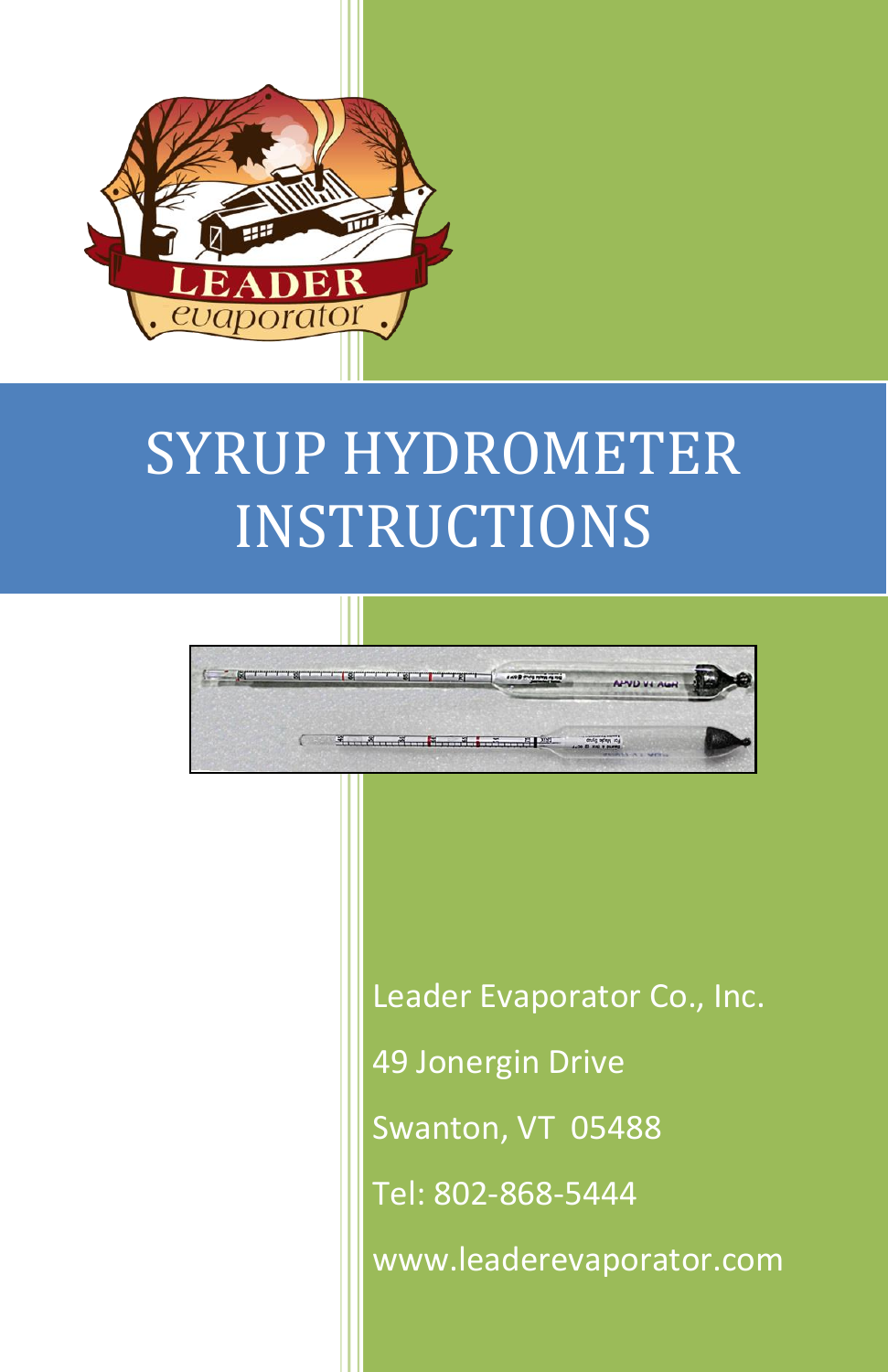# **Contents**

## <span id="page-1-0"></span>**HYDROMETER FUNCTION**

A hydrometer works based on the density of the maple syrup. There are two scales on the hydrometer; Brix and Baume. The Brix scale indicates the percentage of sugar in the maple syrup. The Baume scale is a measure of how dense the maple syrup is related to the density of water. The correct density for maple syrup is a minimum of 66% sugar (66°Brix/35.6°Baume). You will need to verify your state's rules and adjust your readings as necessary. The hydrometers supplied by LEADER EVAPORATOR have been calibrated at two temperatures; 60°F Cold Test (66.9°Brix/36°Baume) and 211°F Hot Test (59.1°Brix/32.1°Baume). The maple syrup is expected to be at the upper temperature when it is measured immediately after being drawn off the evaporator.

NOTE: Hydrometers from Leader Evaporator by law are calibrated by the State of Vermont. . The HOT and COLD test lines should be considered guidelines. Hydrometers should only be used by reading temperature and Brix/Baume readings.

### <span id="page-1-1"></span>**USE OF A HYDROMETER**

NOTE: Hydrometers are very fragile. Two most susceptible points of damage during use are the bottom and where the stem meets the body. Take extreme care when handling a hydrometer.

As hydrometers are susceptible to damage it is recommended the sugar house have a spare.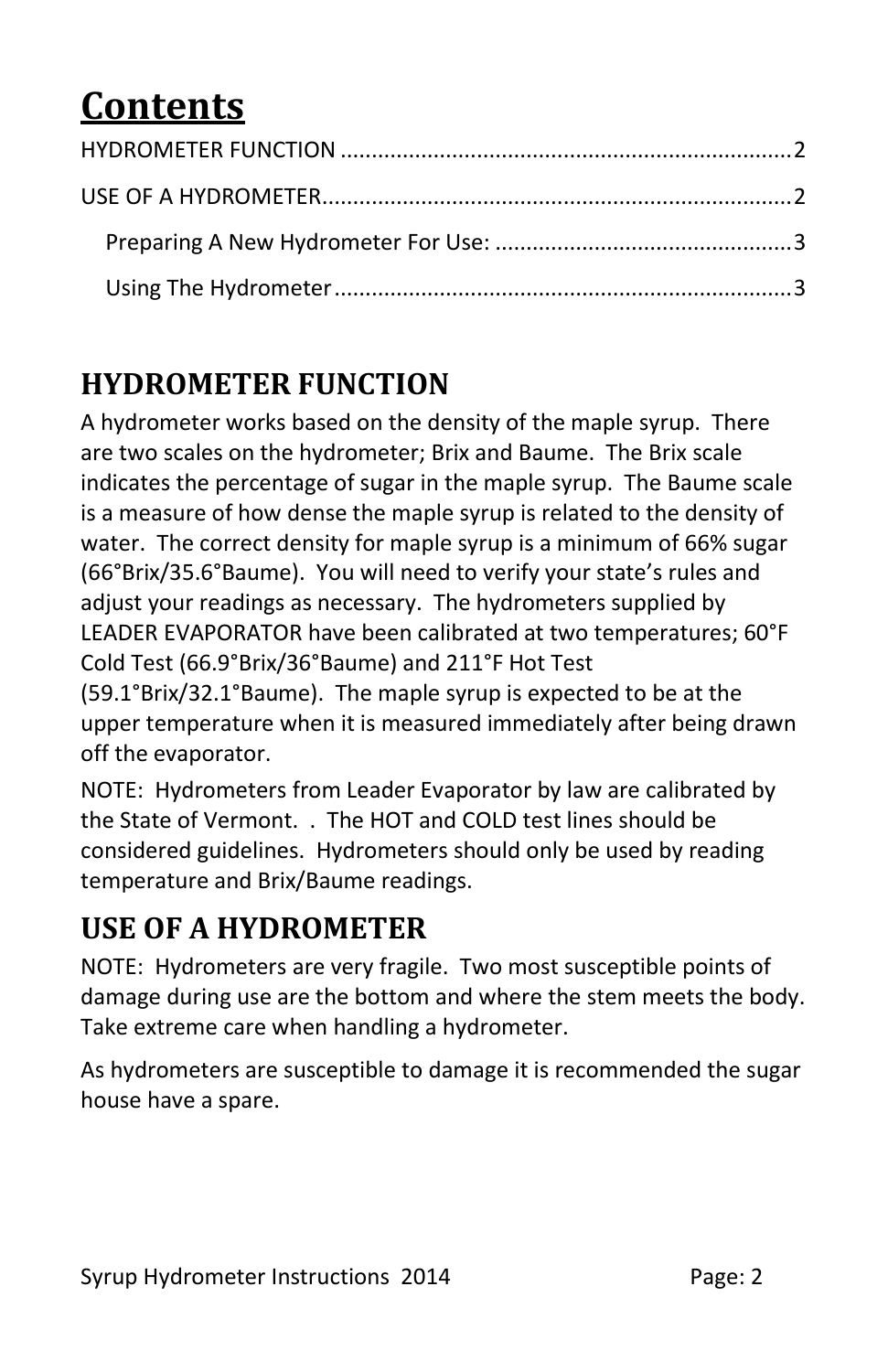#### <span id="page-2-0"></span>**Preparing A New Hydrometer For Use:**



- 1. Unpack the hydrometer from its tube or box.
- 2. Carefully inspect the hydrometer for any breakage. If you suspect any cracks, fill your test cup with hot water and immerse the hydrometer. If it leaks then it is damaged and can't be used.
- 3. Place the hydrometer in its original container seated in the packaging and mark the container where the bottom of the hydrometer aligns.
- 4. Mark the container at the same lines as the HOT and COLD test lines in the hydrometer. When using the hydrometer in the future these lines are a check to ensure the scale inside the hydrometer has not moved.

#### <span id="page-2-1"></span>**Using The Hydrometer**

- 1. Prior to using the hydrometer for the day, place it into its original container and check the hydrometer lines against the lines you marked on the container. If they do not match then replace the hydrometer.
- 2. Ensure the hydrometer is clean prior to every use. Accumulated material on the hydrometer will cause the hydrometer readings to be incorrect as it will have extra weight and not float as easily.
- 3. Hold the test cup upright. Fill the test cup up to  $\frac{1}{2}$  to  $\frac{3}{4}$  from the top with the syrup to be tested or from the syrup section of the syrup pan. DO NOT HAVE THE HYDROMETER IN THE CUP.
- 4. Do not allow the syrup to cool. Place the cup on a level surface. Immerse a thermometer into the test cup. Slowly immerse the hydrometer into the syrup in the test cup until it reaches the "HOT" test mark then carefully release it. NEVER DROP THE HYDROMETER INTO THE TEST CUP.
- 5. Read the temperature from the thermometer.
- 6. Read the Brix or Baume number from the hydrometer.

Syrup Hydrometer Instructions 2014 Page: 3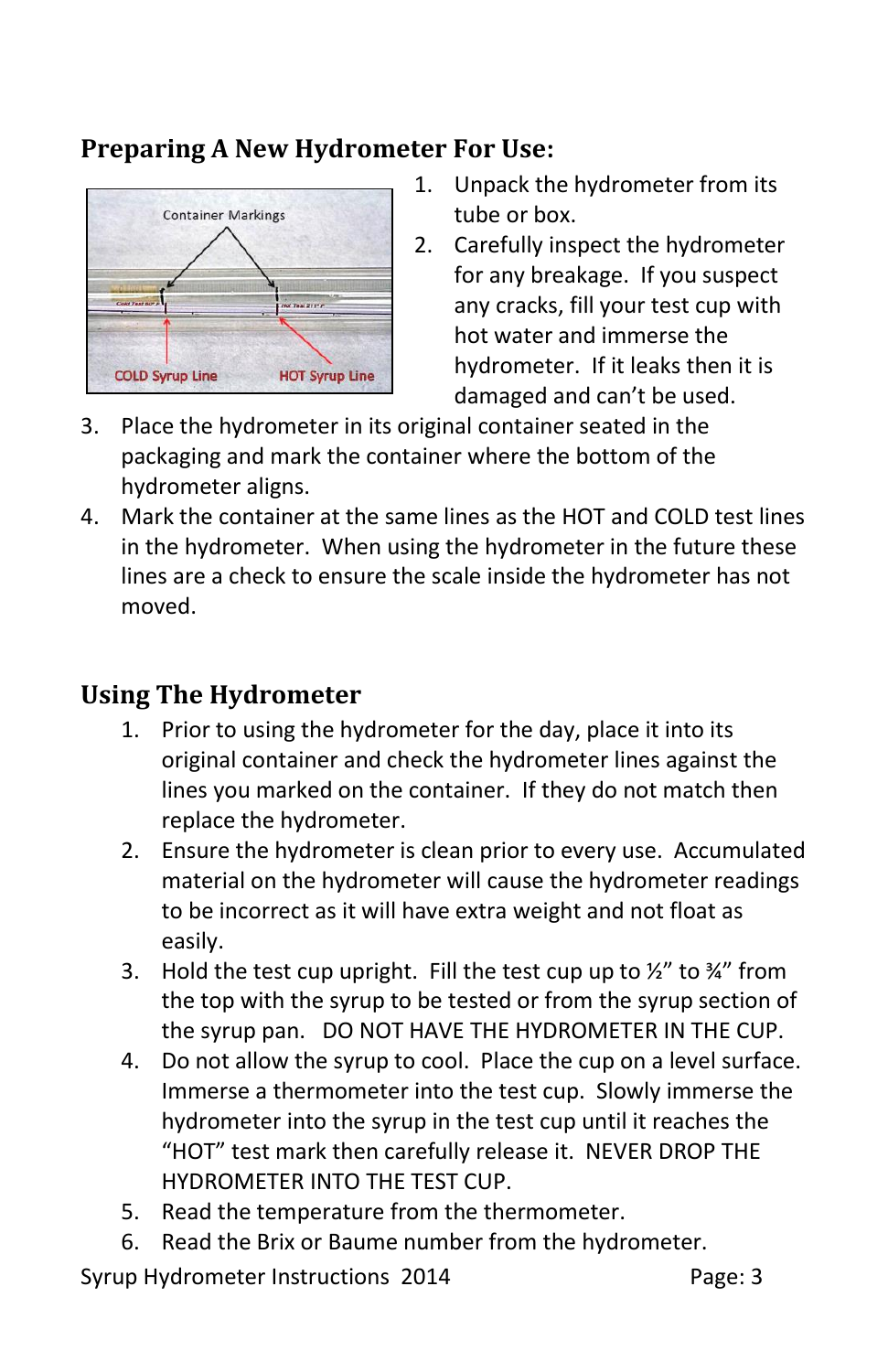

NOTE: To correctly determine the Brix/Baume, you need to read from the line of the syrup.

LEADER EVAPORATOR Hydrometers: Hydrometers from LEADER EVAPORATOR are calibrated by the State of Vermont at two temperatures; 60°F Cold Test (66.9°Brix/36°Baume) and 211°F Hot Test (59.1°Brix/32.1°Baume). After numerous measurements it was determined 211°F is the average temperature of syrup when measured immediately after draw-off from the evaporator. When checking syrup at 211°F, the syrup is at the proper concentration when the reading line is at the Hot Test line. If the Hot Test Line is below the reading line of the liquid, continue to boil as the syrup is "light". If the Hot Test Line is above the reading line of the liquid, the syrup is "heavy" and will need to be diluted with sap.